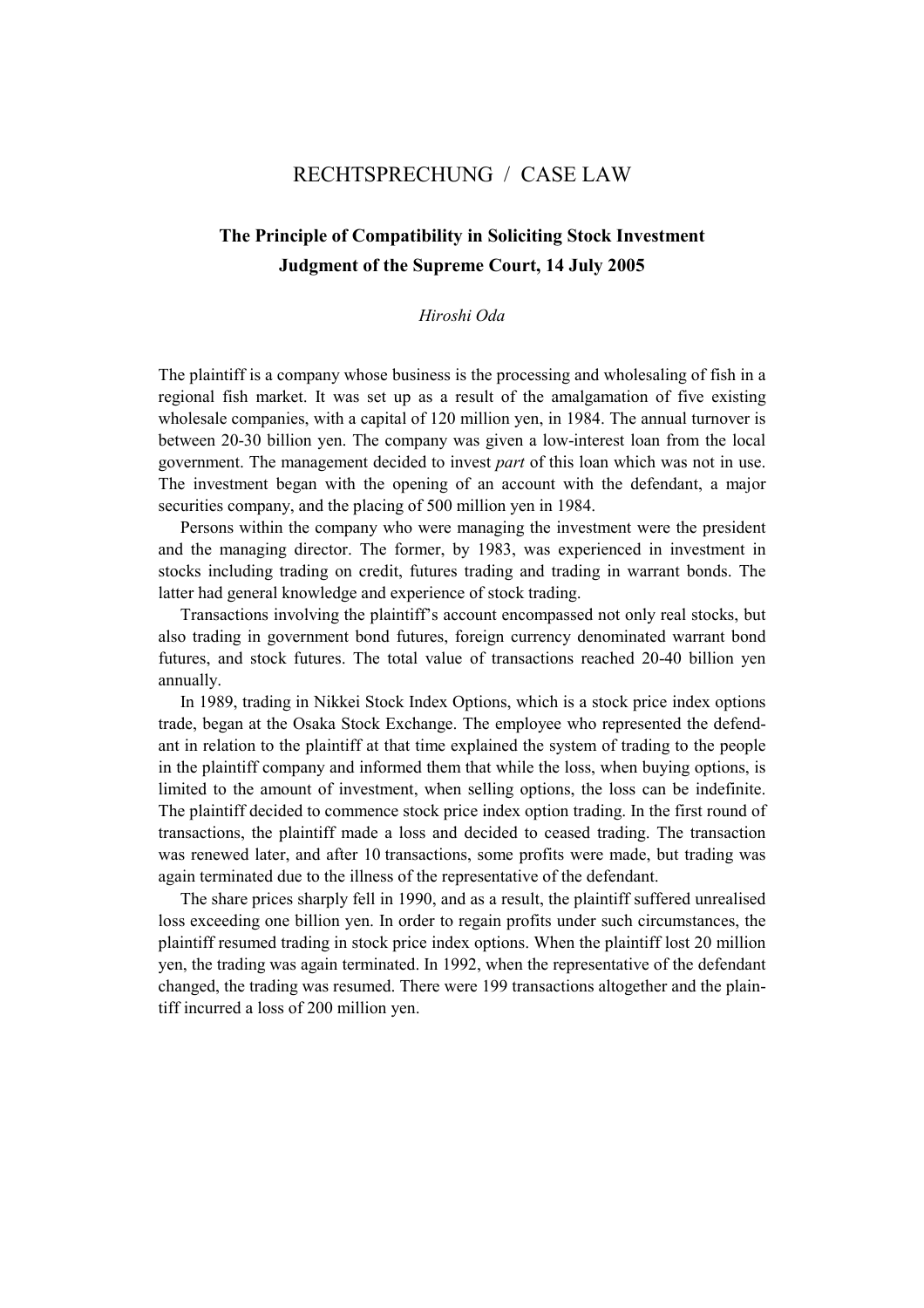The plaintiff's purpose for the investment was not merely to maintain the level of the net assets, but to maximise profit even if doing so involved some risk, rather than investing in low-risk products.

The plaintiff brought an action in tort against the defendant, arguing that the defendant had acted wrongfully in that 1) the representative of the defendant company acted against the principle of compatibility, 2) the person failed to fulfil his duty to contain the loss of the customer to the minimum, and 3) the person failed to give proper explanations in advance to the customer.

After the first instance court dismissing the claim, the Tokyo High Court ruled in favour of the plaintiff and ordered the defendant to pay 125 million yen, which was around 10% of the amount of compensation sought by the plaintiff. The court found that since selling call or put options may incur an indefinite amount of loss, in principle, encouraging customers who do not have any knowledge, experience or capability to avoid the risk to invest in them would generally be against the principle of compatibility. People in the plaintiff company may have had sufficient knowledge and experience in ordinary stock investments, but cannot be regarded to have had sufficient knowledge, experience or capability to contain or avoid the risk in selling options. Therefore, the court found the acts of the defendant to be against the principle of compatibility and ordered the defendant to pay compensation.

The Supreme Court, however, quashed this judgment and remanded the case to the Tokyo High Court. The Securities and Exchange Law before the 1998 amendment referred to the principle of compatibility, *i.e*. the securities companies should not solicit customers who are unsuitable for an investment in the light of their knowledge, experience and financial state (after the 1998 amendment, the principle is explicitly provided for in Article 43, para. 1). The Supreme Court ruled that if a securities company representative solicits transactions which is substantially in breach the compatibility principle, such as actively encouraging the customer to effect transactions involving excessive risk against their intention and financial state, it is unlawful under the law of tort. When determining the compatibility of the customer, it is not sufficient merely to consider the general and abstract risk involving, *e.g.* the sale of options, but the specifics of the product, such as whether the said option is listed or not, must be considered, and in relation to this, the investment experience on the part of the customer, their knowledge of stock transactions, their intention in investing, the state of their finances etc. should be taken into account.

In the present case, Nikkei Stock Index trading is one of the option tradings as provided for in the Securities Exchange Law and different from other products such as over the counter trade stocks index options, is expected to have a wide range of investors participating in the trading and is actually listed in the stock exchange. Sufficient safeguards and provision of information are ensured. Nikkei Average Stock Index trading may be a high risk investment, but this does not in itself mean that ordinary investors are not compatible with the product.